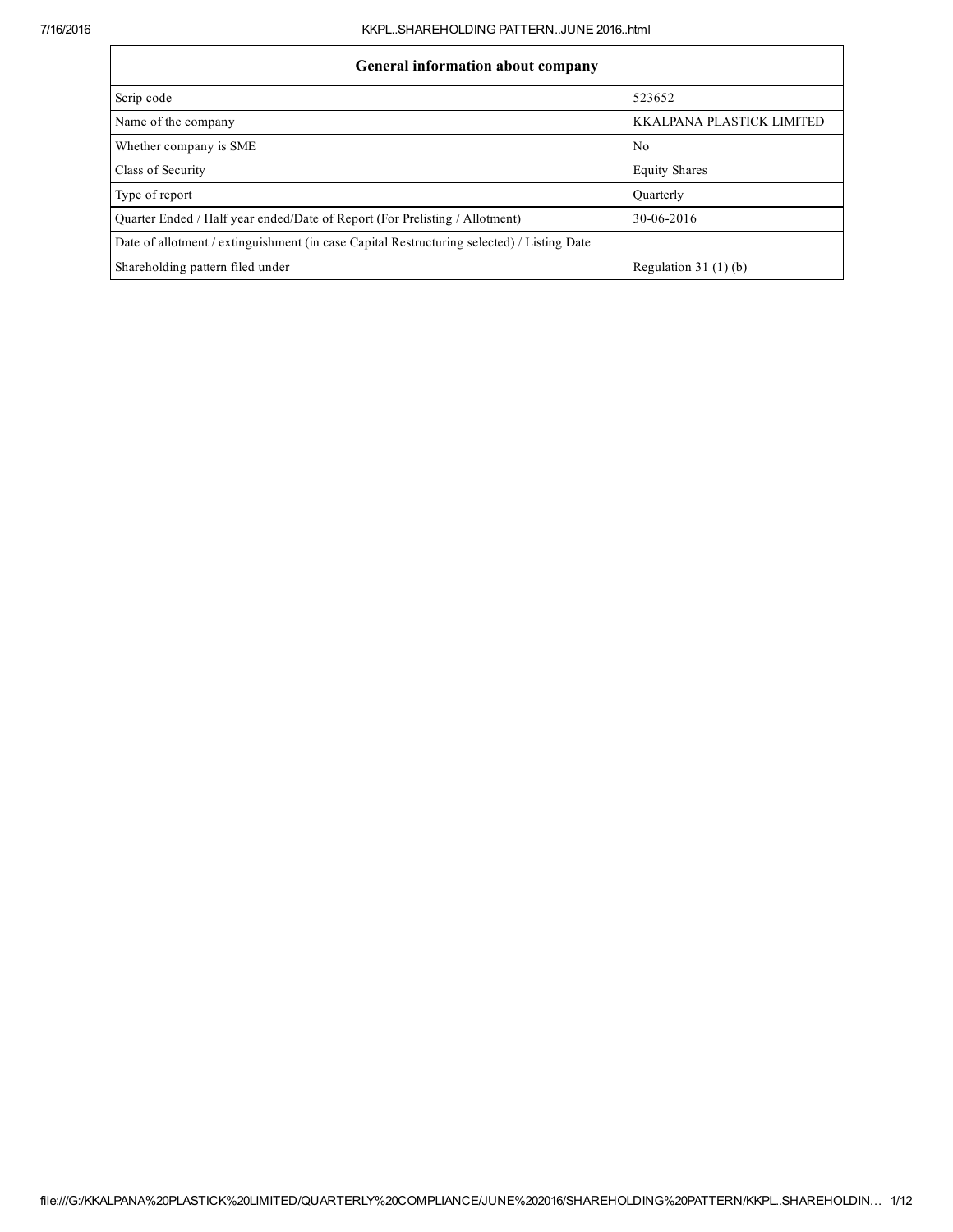## 7/16/2016 KKPL..SHAREHOLDING PATTERN..JUNE 2016..html

| Sr. No. | Particular                                                                             | Yes/No         |
|---------|----------------------------------------------------------------------------------------|----------------|
|         | Whether the Listed Entity has issued any partly paid up shares?                        | N <sub>0</sub> |
|         | Whether the Listed Entity has issued any Convertible Securities?                       | N <sub>0</sub> |
|         | Whether the Listed Entity has issued any Warrants?                                     | N <sub>0</sub> |
|         | Whether the Listed Entity has any shares against which depository receipts are issued? | No             |
|         | Whether the Listed Entity has any shares in locked-in?                                 | N <sub>0</sub> |
| 6       | Whether any shares held by promoters are pledge or otherwise encumbered?               | N <sub>0</sub> |
|         | Whether company has equity shares with differential voting rights?                     | N <sub>0</sub> |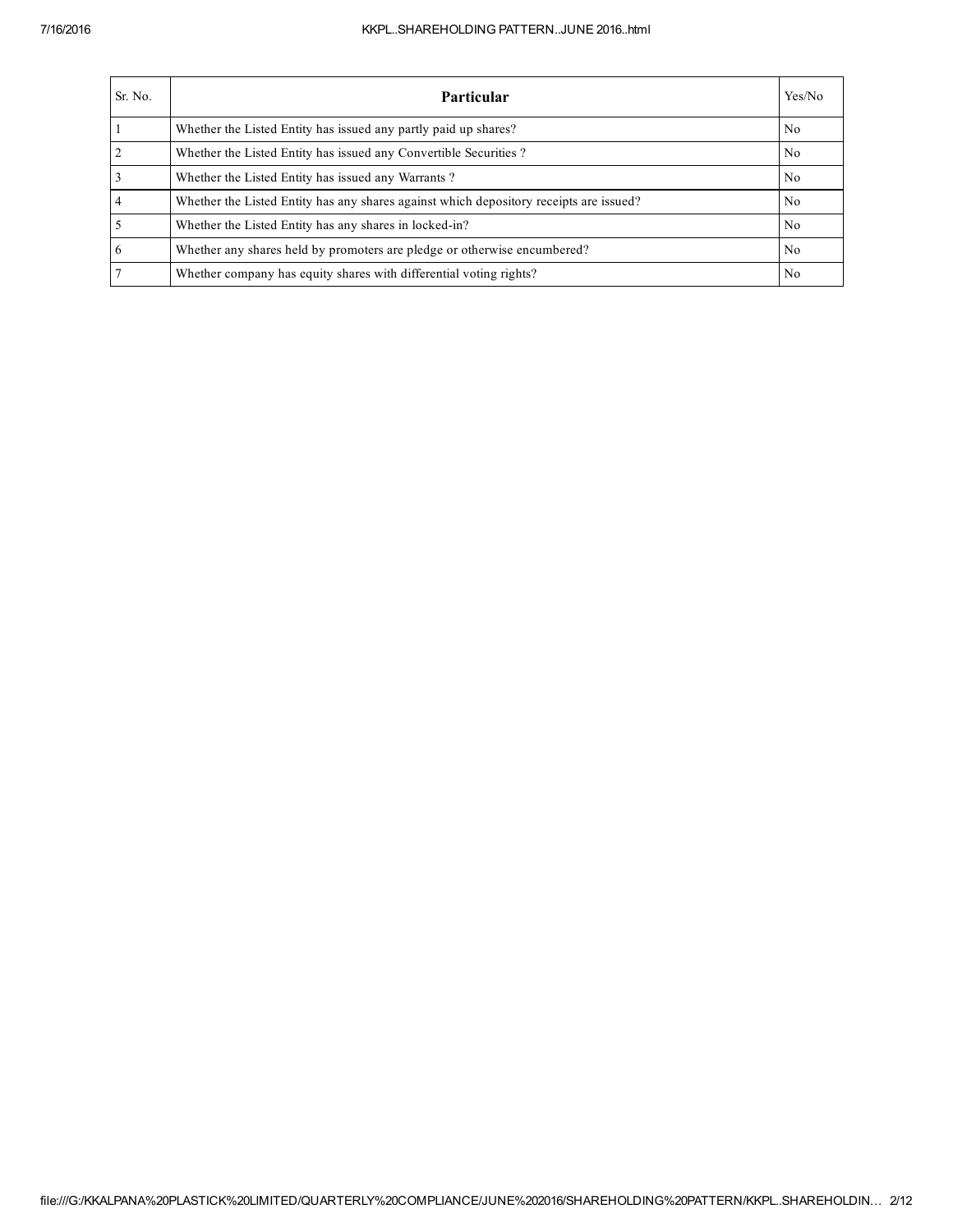|                 | Category                                  |                                                                                                                                                                                                          | No. of                       | No. Of<br>Partly  | No. Of           | Total nos.<br>shares                         | Shareholding as a<br>% of total no. of | Number of Voting Rights held in<br>each class of securities (IX) |               |               |           |
|-----------------|-------------------------------------------|----------------------------------------------------------------------------------------------------------------------------------------------------------------------------------------------------------|------------------------------|-------------------|------------------|----------------------------------------------|----------------------------------------|------------------------------------------------------------------|---------------|---------------|-----------|
| Category<br>(I) | of<br>shareholder                         | fully paid<br>Nos. Of<br>shares<br>paid-up<br>underlying<br>shares (calculated as<br>held (VII)<br>shareholders<br>up equity<br>per SCRR, 1957)<br>Depository<br>equity<br>(III)<br>$= (IV) +$<br>shares | No of Voting (XIV)<br>Rights |                   |                  | Total as<br>$a\%$ of                         |                                        |                                                                  |               |               |           |
|                 | (II)                                      |                                                                                                                                                                                                          | held $(IV)$                  | shares<br>held(V) | Receipts<br>(VI) | (VIII) As a % of<br>$(V)+(VI)$<br>$(A+B+C2)$ |                                        | Class<br>eg: $X$                                                 | Class<br>eg:y | Total         | $(A+B+C)$ |
| (A)             | Promoter<br>$\&$<br>Promoter<br>Group     | $\overline{2}$                                                                                                                                                                                           | 4007300                      |                   |                  | 4007300                                      | 72.48                                  | 4007300                                                          |               | 4007300 72.48 |           |
| (B)             | Public                                    | 18536                                                                                                                                                                                                    | 1521235                      |                   |                  | 1521235                                      | 27.52                                  | 1521235                                                          |               | 1521235 27.52 |           |
| (C)             | Non<br>Promoter-<br>Non Public            |                                                                                                                                                                                                          |                              |                   |                  |                                              |                                        |                                                                  |               |               |           |
| (C1)            | <b>Shares</b><br>underlying<br><b>DRs</b> |                                                                                                                                                                                                          |                              |                   |                  |                                              |                                        |                                                                  |               |               |           |
| (C2)            | Shares held<br>by<br>Employee<br>Trusts   |                                                                                                                                                                                                          |                              |                   |                  |                                              |                                        |                                                                  |               |               |           |
|                 | Total                                     | 18538                                                                                                                                                                                                    | 5528535                      |                   |                  | 5528535                                      |                                        | 5528535                                                          |               | 5528535       | 100       |

| Table I - Summary Statement holding of specified securities |  |  |  |
|-------------------------------------------------------------|--|--|--|
|-------------------------------------------------------------|--|--|--|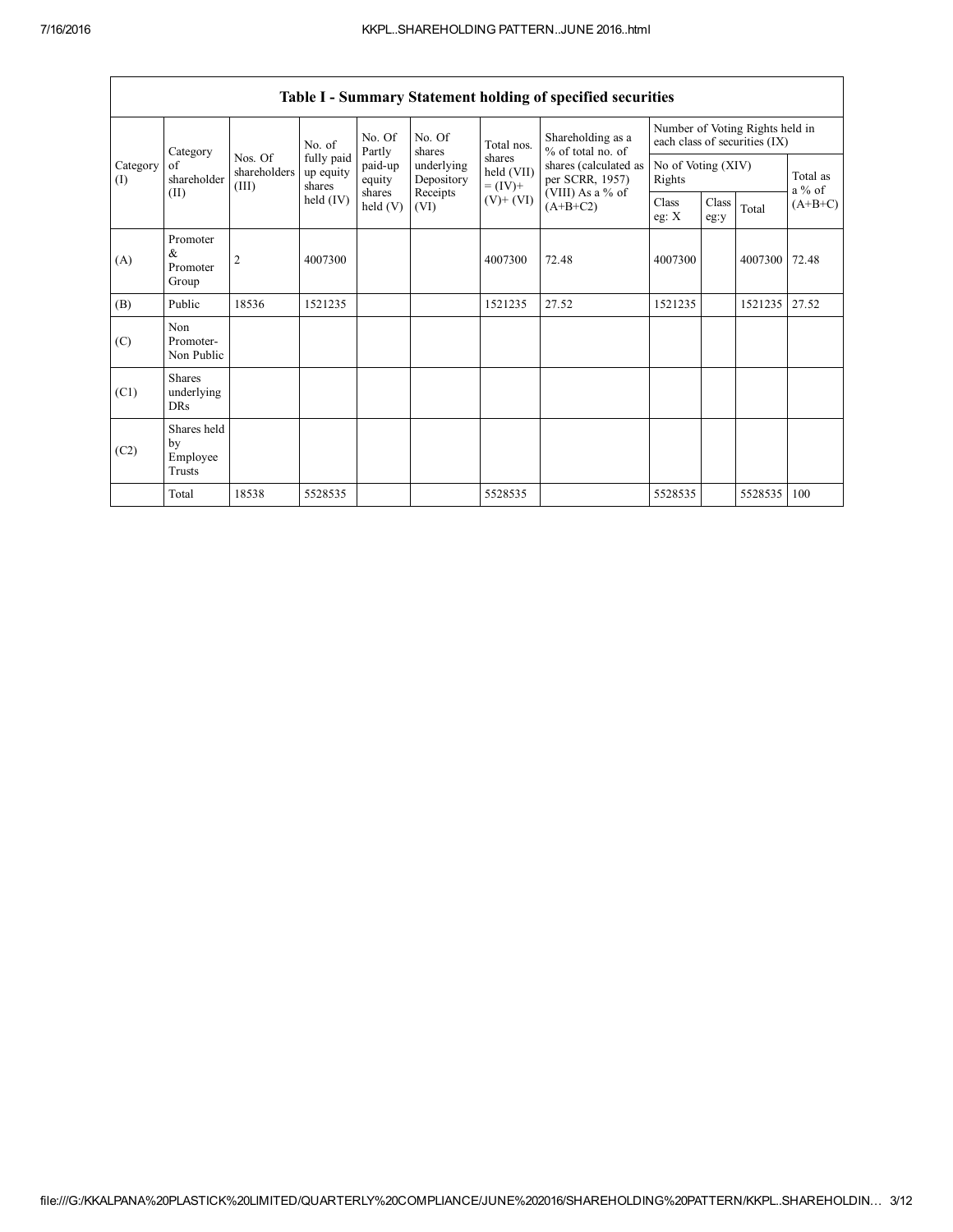|          | Table I - Summary Statement holding of specified securities |                                                                                                                                                                 |                                                      |                                       |                                                           |                                                                                  |                                                         |            |                                                                               |                                |                                       |  |
|----------|-------------------------------------------------------------|-----------------------------------------------------------------------------------------------------------------------------------------------------------------|------------------------------------------------------|---------------------------------------|-----------------------------------------------------------|----------------------------------------------------------------------------------|---------------------------------------------------------|------------|-------------------------------------------------------------------------------|--------------------------------|---------------------------------------|--|
| Category | Category<br>of                                              |                                                                                                                                                                 | No. Of<br><b>Shares</b><br>Underlying<br>Outstanding | No. of<br><b>Shares</b><br>Underlying | No. Of Shares<br>Underlying<br>Outstanding<br>convertible | Shareholding, as a<br>% assuming full<br>conversion of<br>convertible securities | Number of<br>Locked in<br>shares (XII)                  |            | Number of<br><b>Shares</b><br>pledged or<br>otherwise<br>encumbered<br>(XIII) |                                | Number of<br>equity shares<br>held in |  |
| (1)      | shareholder<br>(II)                                         | convertible<br>Warrants<br>No. Of<br>diluted share capital)<br>securities<br>$(X_i)$<br>$(XI)=(VII)+(X) As a$<br>Warrants (Xi)<br>(X)<br>% of $(A+B+C2)$<br>(a) | Outstanding<br>securities and<br>(as a percentage of |                                       |                                                           | No.<br>(a)                                                                       | As a<br>$%$ of<br>total<br><b>Shares</b><br>held<br>(b) | No.<br>(a) | As a<br>$%$ of<br>total<br><b>Shares</b><br>held<br>(b)                       | dematerialized<br>form $(XIV)$ |                                       |  |
| (A)      | Promoter &<br>Promoter<br>Group                             |                                                                                                                                                                 |                                                      |                                       | 72.48                                                     |                                                                                  |                                                         |            |                                                                               | 4007300                        |                                       |  |
| (B)      | Public                                                      |                                                                                                                                                                 |                                                      |                                       | 27.52                                                     |                                                                                  |                                                         |            |                                                                               | 192050                         |                                       |  |
| (C)      | Non<br>Promoter-<br>Non Public                              |                                                                                                                                                                 |                                                      |                                       |                                                           |                                                                                  |                                                         |            |                                                                               |                                |                                       |  |
| (C1)     | <b>Shares</b><br>underlying<br><b>DRs</b>                   |                                                                                                                                                                 |                                                      |                                       |                                                           |                                                                                  |                                                         |            |                                                                               |                                |                                       |  |
| (C2)     | Shares held<br>by<br>Employee<br><b>Trusts</b>              |                                                                                                                                                                 |                                                      |                                       |                                                           |                                                                                  |                                                         |            |                                                                               |                                |                                       |  |
|          | Total                                                       |                                                                                                                                                                 |                                                      |                                       |                                                           |                                                                                  |                                                         |            |                                                                               | 4199350                        |                                       |  |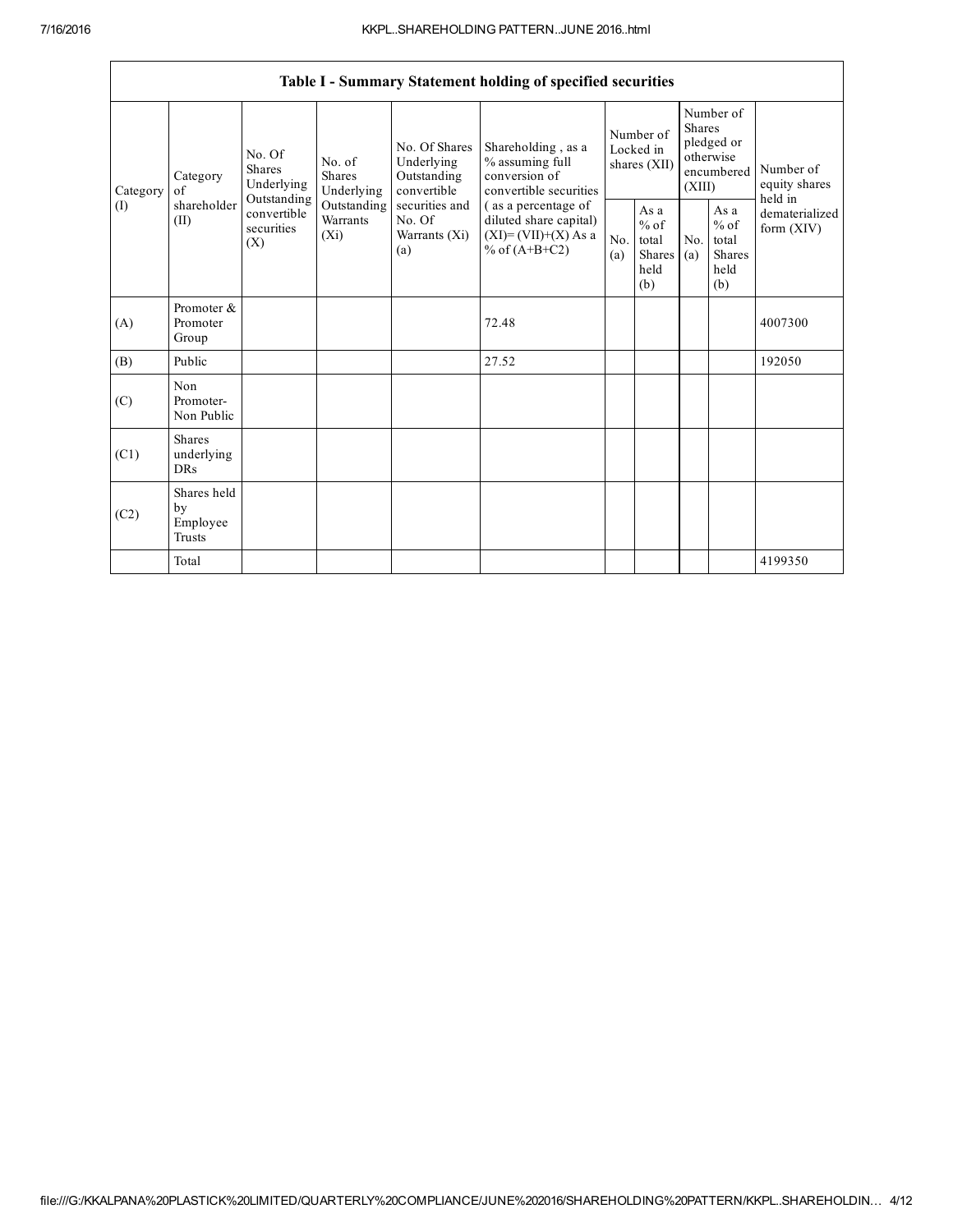| Table II - Statement showing shareholding pattern of the Promoter and Promoter Group    |                                                                                                                        |                                                                                      |                         |                       |                                    |                             |                                                                                               |                                                                  |               |               |                                 |  |  |  |
|-----------------------------------------------------------------------------------------|------------------------------------------------------------------------------------------------------------------------|--------------------------------------------------------------------------------------|-------------------------|-----------------------|------------------------------------|-----------------------------|-----------------------------------------------------------------------------------------------|------------------------------------------------------------------|---------------|---------------|---------------------------------|--|--|--|
|                                                                                         |                                                                                                                        |                                                                                      | No. of                  | No. Of<br>Partly      | No. Of                             | Total<br>nos.               | Shareholding as<br>a % of total no.                                                           | Number of Voting Rights held in<br>each class of securities (IX) |               |               |                                 |  |  |  |
| Sr.                                                                                     | Category $\&$<br>Name of the<br>Shareholders                                                                           | Nos. Of<br>shareholders                                                              | fully paid<br>up equity | paid-<br>up<br>equity | shares<br>underlying<br>Depository | shares<br>held<br>$(VII) =$ | of shares<br>(calculated as<br>per SCRR,                                                      | No of Voting (XIV) Rights                                        |               |               | Total<br>as a $%$               |  |  |  |
|                                                                                         | (I)                                                                                                                    | (III)                                                                                | shares<br>held $(IV)$   | shares<br>held<br>(V) | Receipts<br>(VI)                   | $(IV)+$<br>$(V)$ +<br>(VI)  | 1957) (VIII) As<br>$a\%$ of<br>$(A+B+C2)$                                                     | Class eg:<br>X                                                   | Class<br>eg:y | Total         | of<br>Total<br>Voting<br>rights |  |  |  |
| A                                                                                       |                                                                                                                        | Table II - Statement showing shareholding pattern of the Promoter and Promoter Group |                         |                       |                                    |                             |                                                                                               |                                                                  |               |               |                                 |  |  |  |
| (1)                                                                                     | Indian                                                                                                                 |                                                                                      |                         |                       |                                    |                             |                                                                                               |                                                                  |               |               |                                 |  |  |  |
| (d)                                                                                     | Any Other<br>(specify)                                                                                                 | $\overline{c}$                                                                       | 4007300                 |                       |                                    | 4007300                     | 72.48                                                                                         | 4007300                                                          |               | 4007300       | 72.48                           |  |  |  |
| Sub-Total (A)<br>(1)                                                                    |                                                                                                                        | 2                                                                                    | 4007300                 |                       |                                    | 4007300                     | 72.48                                                                                         | 4007300                                                          |               | 4007300       | 72.48                           |  |  |  |
| (2)                                                                                     | Foreign                                                                                                                |                                                                                      |                         |                       |                                    |                             |                                                                                               |                                                                  |               |               |                                 |  |  |  |
| Total<br>Shareholding<br>of Promoter<br>and Promoter<br>Group $(A)=$<br>$(A)(1)+(A)(2)$ |                                                                                                                        | 2                                                                                    | 4007300                 |                       |                                    | 4007300                     | 72.48                                                                                         | 4007300                                                          |               | 4007300       | 72.48                           |  |  |  |
| В                                                                                       | Table III - Statement showing shareholding pattern of the Public shareholder                                           |                                                                                      |                         |                       |                                    |                             |                                                                                               |                                                                  |               |               |                                 |  |  |  |
| (1)                                                                                     | Institutions                                                                                                           |                                                                                      |                         |                       |                                    |                             |                                                                                               |                                                                  |               |               |                                 |  |  |  |
| (f)                                                                                     | Financial<br>Institutions/<br><b>Banks</b>                                                                             | 1                                                                                    | 50                      |                       |                                    | 50                          | $\boldsymbol{0}$                                                                              | 50                                                               |               | 50            | $\boldsymbol{0}$                |  |  |  |
| Sub-Total (B)<br>(1)                                                                    |                                                                                                                        | $\mathbf{1}$                                                                         | 50                      |                       |                                    | 50                          | $\boldsymbol{0}$                                                                              | 50                                                               |               | 50            | $\boldsymbol{0}$                |  |  |  |
| (3)                                                                                     | Non-institutions                                                                                                       |                                                                                      |                         |                       |                                    |                             |                                                                                               |                                                                  |               |               |                                 |  |  |  |
| (a(i))                                                                                  | Individuals -<br>i.Individual<br>shareholders<br>holding<br>nominal share<br>capital up to<br>Rs. 2 lakhs.             | 18467                                                                                | 1359406                 |                       |                                    | 1359406                     | 24.59                                                                                         | 1359406                                                          |               | 1359406 24.59 |                                 |  |  |  |
| (a(ii))                                                                                 | Individuals - ii.<br>Individual<br>shareholders<br>holding<br>nominal share<br>capital in<br>excess of Rs. 2<br>lakhs. | 1                                                                                    | 22889                   |                       |                                    | 22889                       | 0.41                                                                                          | 22889                                                            |               | 22889         | 0.41                            |  |  |  |
| (e)                                                                                     | Any Other<br>(specify)                                                                                                 | 67                                                                                   | 138890                  |                       |                                    | 138890                      | 2.51                                                                                          | 138890                                                           |               | 138890        | 2.51                            |  |  |  |
| Sub-Total (B)<br>(3)                                                                    |                                                                                                                        | 18535                                                                                | 1521185                 |                       |                                    | 1521185                     | 27.52                                                                                         | 1521185                                                          |               | 1521185       | 27.52                           |  |  |  |
| <b>Total Public</b><br>Shareholding<br>$(B)=(B)(1)+$<br>$(B)(2)+(B)(3)$                 |                                                                                                                        | 18536                                                                                | 1521235                 |                       |                                    | 1521235                     | 27.52                                                                                         | 1521235                                                          |               | 1521235       | 27.52                           |  |  |  |
| С                                                                                       |                                                                                                                        |                                                                                      |                         |                       |                                    |                             | Table IV - Statement showing shareholding pattern of the Non Promoter- Non Public shareholder |                                                                  |               |               |                                 |  |  |  |
| Total (<br>$A+B+C2$ )                                                                   |                                                                                                                        | 18538                                                                                | 5528535                 |                       |                                    | 5528535                     | 100                                                                                           | 5528535                                                          |               | 5528535       | 100                             |  |  |  |
| Total<br>$(A+B+C)$                                                                      |                                                                                                                        | 18538                                                                                | 5528535                 |                       |                                    | 5528535                     |                                                                                               | 5528535                                                          |               | 5528535       | 100                             |  |  |  |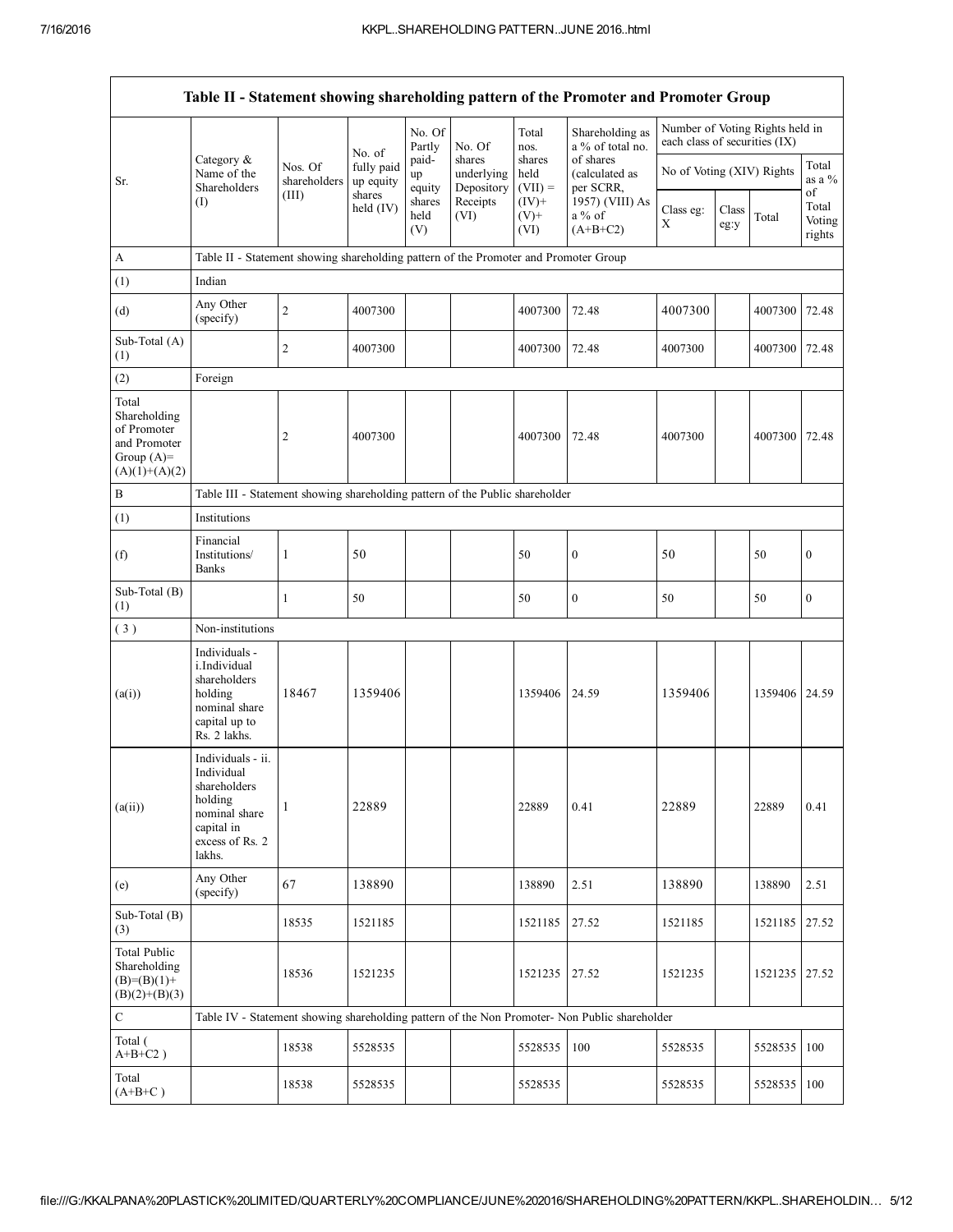| Table II - Statement showing shareholding pattern of the Promoter and Promoter Group    |                                                                  |                                                              |                                            |                                                                                               |                                        |                                                  |                                                                        |                                                  |                                       |
|-----------------------------------------------------------------------------------------|------------------------------------------------------------------|--------------------------------------------------------------|--------------------------------------------|-----------------------------------------------------------------------------------------------|----------------------------------------|--------------------------------------------------|------------------------------------------------------------------------|--------------------------------------------------|---------------------------------------|
| Sr.                                                                                     | No. Of<br>No. of<br><b>Shares</b><br><b>Shares</b><br>Underlying | Underlying                                                   | No. Of Shares<br>Underlying<br>Outstanding | Shareholding, as a %<br>assuming full conversion<br>of convertible securities (               | Number of<br>Locked in<br>shares (XII) |                                                  | Number of<br>Shares<br>pledged or<br>otherwise<br>encumbered<br>(XIII) |                                                  | Number of<br>equity shares<br>held in |
|                                                                                         | Outstanding<br>convertible<br>securities<br>(X)                  | convertible<br>Outstanding<br>Warrants<br>$(X_i)$<br>(Xi)(a) | securities and<br>No. Of Warrants          | as a percentage of diluted<br>share capital) $(XI) = (VII) +$<br>$(X)$ As a % of $(A+B+C2)$   |                                        | As a<br>$%$ of<br>total<br>Shares<br>held<br>(b) | No.<br>(a)                                                             | As a<br>$%$ of<br>total<br>Shares<br>held<br>(b) | dematerialized<br>form (XIV)          |
| $\mathbf{A}$                                                                            |                                                                  |                                                              |                                            | Table II - Statement showing shareholding pattern of the Promoter and Promoter Group          |                                        |                                                  |                                                                        |                                                  |                                       |
| (1)                                                                                     | Indian                                                           |                                                              |                                            |                                                                                               |                                        |                                                  |                                                                        |                                                  |                                       |
| (d)                                                                                     |                                                                  |                                                              |                                            | 72.48                                                                                         |                                        |                                                  |                                                                        |                                                  | 4007300                               |
| Sub-Total (A)<br>(1)                                                                    |                                                                  |                                                              |                                            | 72.48                                                                                         |                                        |                                                  |                                                                        |                                                  | 4007300                               |
| (2)                                                                                     | Foreign                                                          |                                                              |                                            |                                                                                               |                                        |                                                  |                                                                        |                                                  |                                       |
| Total<br>Shareholding<br>of Promoter<br>and Promoter<br>Group $(A)=$<br>$(A)(1)+(A)(2)$ |                                                                  |                                                              |                                            | 72.48                                                                                         |                                        |                                                  |                                                                        |                                                  | 4007300                               |
| $\, {\bf B}$                                                                            |                                                                  |                                                              |                                            | Table III - Statement showing shareholding pattern of the Public shareholder                  |                                        |                                                  |                                                                        |                                                  |                                       |
| (1)                                                                                     | Institutions                                                     |                                                              |                                            |                                                                                               |                                        |                                                  |                                                                        |                                                  |                                       |
| (f)                                                                                     |                                                                  |                                                              |                                            | $\boldsymbol{0}$                                                                              |                                        |                                                  |                                                                        |                                                  | $\boldsymbol{0}$                      |
| Sub-Total (B)<br>(1)                                                                    |                                                                  |                                                              |                                            | $\boldsymbol{0}$                                                                              |                                        |                                                  |                                                                        |                                                  | $\boldsymbol{0}$                      |
| (3)                                                                                     | Non-institutions                                                 |                                                              |                                            |                                                                                               |                                        |                                                  |                                                                        |                                                  |                                       |
| (a(i))                                                                                  |                                                                  |                                                              |                                            | 24.59                                                                                         |                                        |                                                  |                                                                        |                                                  | 142671                                |
| (a(ii))                                                                                 |                                                                  |                                                              |                                            | 0.41                                                                                          |                                        |                                                  |                                                                        |                                                  | 22889                                 |
| (e)                                                                                     |                                                                  |                                                              |                                            | 2.51                                                                                          |                                        |                                                  |                                                                        |                                                  | 26490                                 |
| Sub-Total (B)<br>$\left(3\right)$                                                       |                                                                  |                                                              |                                            | 27.52                                                                                         |                                        |                                                  |                                                                        |                                                  | 192050                                |
| <b>Total Public</b><br>Shareholding<br>$(B)=(B)(1)+$<br>$(B)(2)+(B)(3)$                 |                                                                  |                                                              |                                            | 27.52                                                                                         |                                        |                                                  |                                                                        |                                                  | 192050                                |
| $\mathbf C$                                                                             |                                                                  |                                                              |                                            | Table IV - Statement showing shareholding pattern of the Non Promoter- Non Public shareholder |                                        |                                                  |                                                                        |                                                  |                                       |
| Total (<br>$A+B+C2$ )                                                                   |                                                                  |                                                              |                                            | 100                                                                                           |                                        |                                                  |                                                                        |                                                  | 4199350                               |
| Total (A+B+C<br>$\lambda$                                                               |                                                                  |                                                              |                                            |                                                                                               |                                        |                                                  |                                                                        |                                                  | 4199350                               |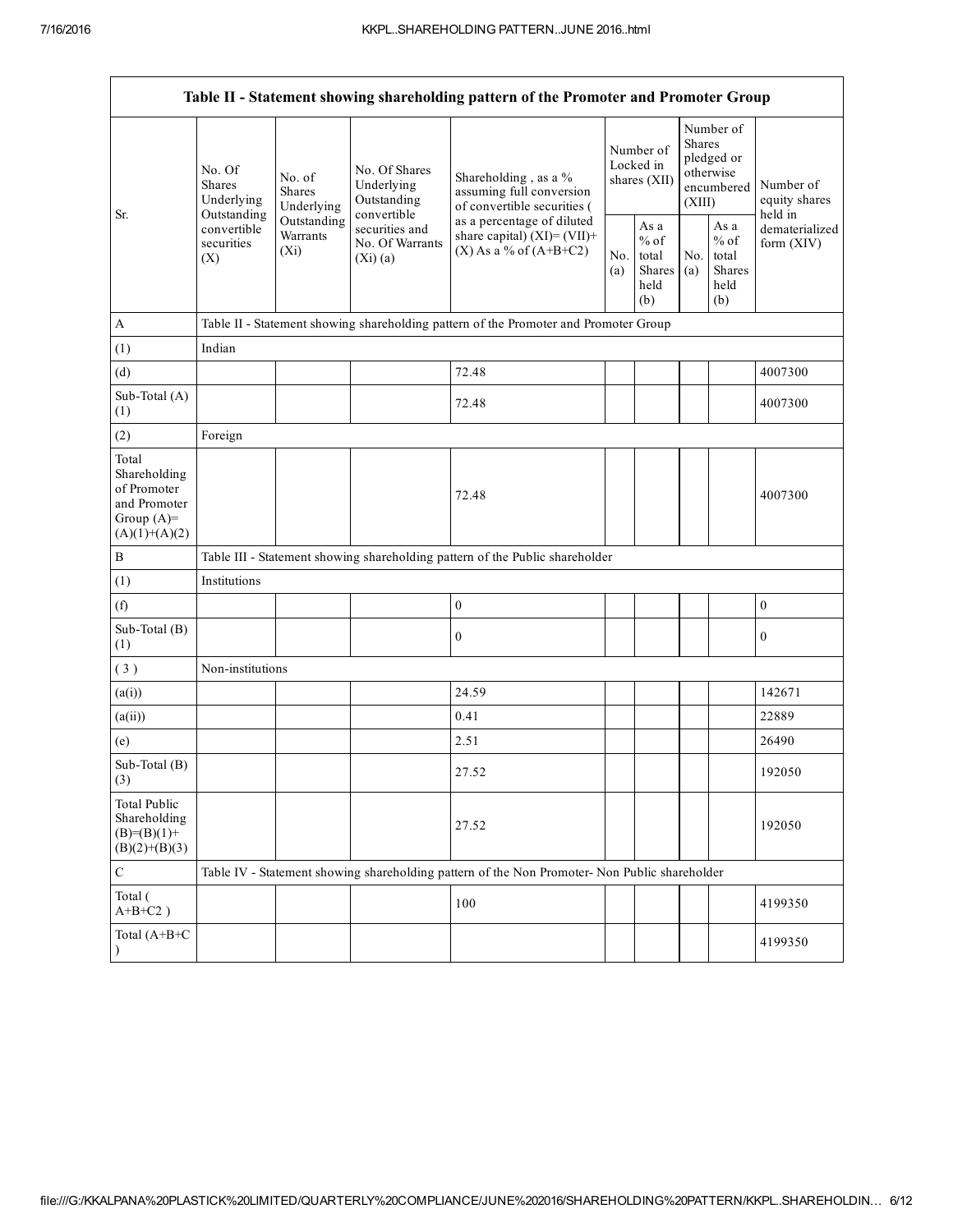| Any Other (specify)                                                                                                                                                                  |                                                               |                                               |                          |  |  |  |  |  |
|--------------------------------------------------------------------------------------------------------------------------------------------------------------------------------------|---------------------------------------------------------------|-----------------------------------------------|--------------------------|--|--|--|--|--|
| Searial No.                                                                                                                                                                          | $\mathbf{1}$                                                  | $\overline{2}$                                |                          |  |  |  |  |  |
| Category                                                                                                                                                                             | <b>Bodies Corporate</b>                                       | <b>Bodies Corporate</b>                       | Click here to go<br>back |  |  |  |  |  |
| Name of the<br>Shareholders (I)                                                                                                                                                      | SRI RAM FINANCIAL CONSULTANTS PRIVATE<br><b>LIMITED</b>       | KKALPANA INDUSTRIES (INDIA)<br><b>LIMITED</b> |                          |  |  |  |  |  |
| PAN $(II)$                                                                                                                                                                           | AANCS7197N                                                    | AABCK2239D                                    | Total                    |  |  |  |  |  |
| No. of the<br>Shareholders (I)                                                                                                                                                       | $\mathbf{1}$                                                  | 1                                             | $\boldsymbol{2}$         |  |  |  |  |  |
| No. of fully paid<br>up equity shares<br>held (IV)                                                                                                                                   | 2004380                                                       | 2002920                                       | 4007300                  |  |  |  |  |  |
| No. Of Partly<br>paid-up equity<br>shares held $(V)$                                                                                                                                 |                                                               |                                               |                          |  |  |  |  |  |
| No. Of shares<br>underlying<br>Depository<br>Receipts (VI)                                                                                                                           |                                                               |                                               |                          |  |  |  |  |  |
| Total nos. shares<br>held $(VII) = (IV) +$<br>$(V)+(VI)$                                                                                                                             | 2004380                                                       | 2002920                                       | 4007300                  |  |  |  |  |  |
| Shareholding as a<br>% of total no. of<br>shares (calculated<br>as per SCRR,<br>1957) (VIII) As a<br>% of $(A+B+C2)$                                                                 | 36.26                                                         | 36.23                                         | 72.48                    |  |  |  |  |  |
|                                                                                                                                                                                      | Number of Voting Rights held in each class of securities (IX) |                                               |                          |  |  |  |  |  |
| Class eg: X                                                                                                                                                                          | 2004380                                                       | 2002920                                       | 4007300                  |  |  |  |  |  |
| Class eg:y                                                                                                                                                                           |                                                               |                                               |                          |  |  |  |  |  |
| Total                                                                                                                                                                                | 2004380                                                       | 2002920                                       | 4007300                  |  |  |  |  |  |
| Total as a % of<br>Total Voting rights                                                                                                                                               | 36.26                                                         | 36.23                                         | 72.48                    |  |  |  |  |  |
| No. Of Shares<br>Underlying<br>Outstanding<br>convertible<br>securities $(X)$                                                                                                        |                                                               |                                               |                          |  |  |  |  |  |
| No. of Shares<br>Underlying<br>Outstanding<br>Warrants (Xi)                                                                                                                          |                                                               |                                               |                          |  |  |  |  |  |
| No. Of Shares<br>Underlying<br>Outstanding<br>convertible<br>securities and No.<br>Of Warrants (Xi)<br>(a)                                                                           |                                                               |                                               |                          |  |  |  |  |  |
| Shareholding, as a<br>% assuming full<br>conversion of<br>convertible<br>securities (as a<br>percentage of<br>diluted share<br>capital) (XI)=<br>$(VII)+(X)$ As a %<br>of $(A+B+C2)$ | 36.26                                                         | 36.23                                         | 72.48                    |  |  |  |  |  |
| Number of Locked in shares (XII)                                                                                                                                                     |                                                               |                                               |                          |  |  |  |  |  |
| No. $(a)$                                                                                                                                                                            |                                                               |                                               |                          |  |  |  |  |  |
|                                                                                                                                                                                      |                                                               |                                               |                          |  |  |  |  |  |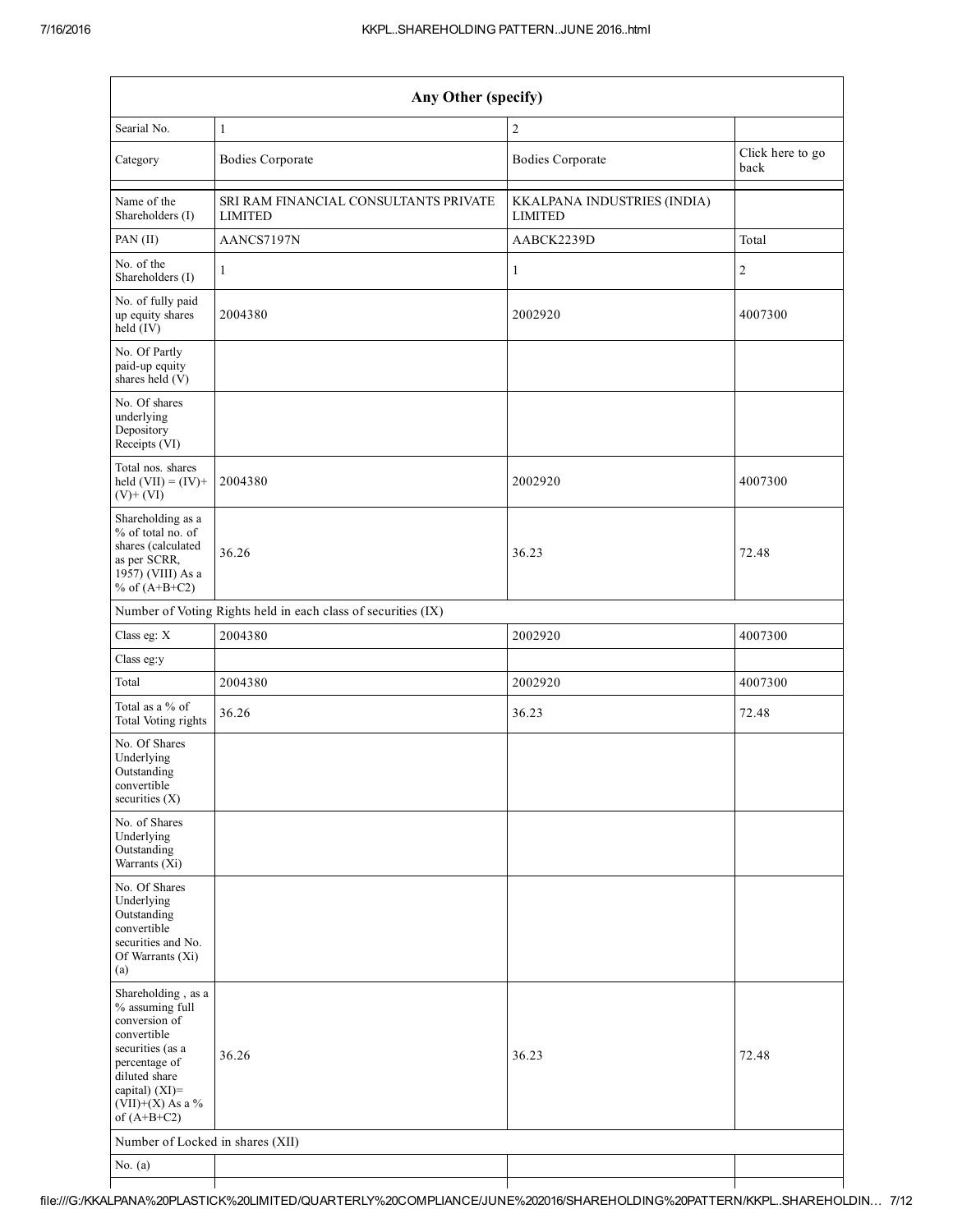## 7/16/2016 KKPL..SHAREHOLDING PATTERN..JUNE 2016..html

| As a % of total<br>Shares held (b)                                   |         |         |         |  |  |  |  |  |  |
|----------------------------------------------------------------------|---------|---------|---------|--|--|--|--|--|--|
| Number of Shares pledged or otherwise encumbered (XIII)              |         |         |         |  |  |  |  |  |  |
| No. $(a)$                                                            |         |         |         |  |  |  |  |  |  |
| As a % of total<br>Shares held (b)                                   |         |         |         |  |  |  |  |  |  |
| Number of equity<br>shares held in<br>dematerialized<br>form $(XIV)$ | 2004380 | 2002920 | 4007300 |  |  |  |  |  |  |
| Reason for not<br>providing PAN                                      |         |         |         |  |  |  |  |  |  |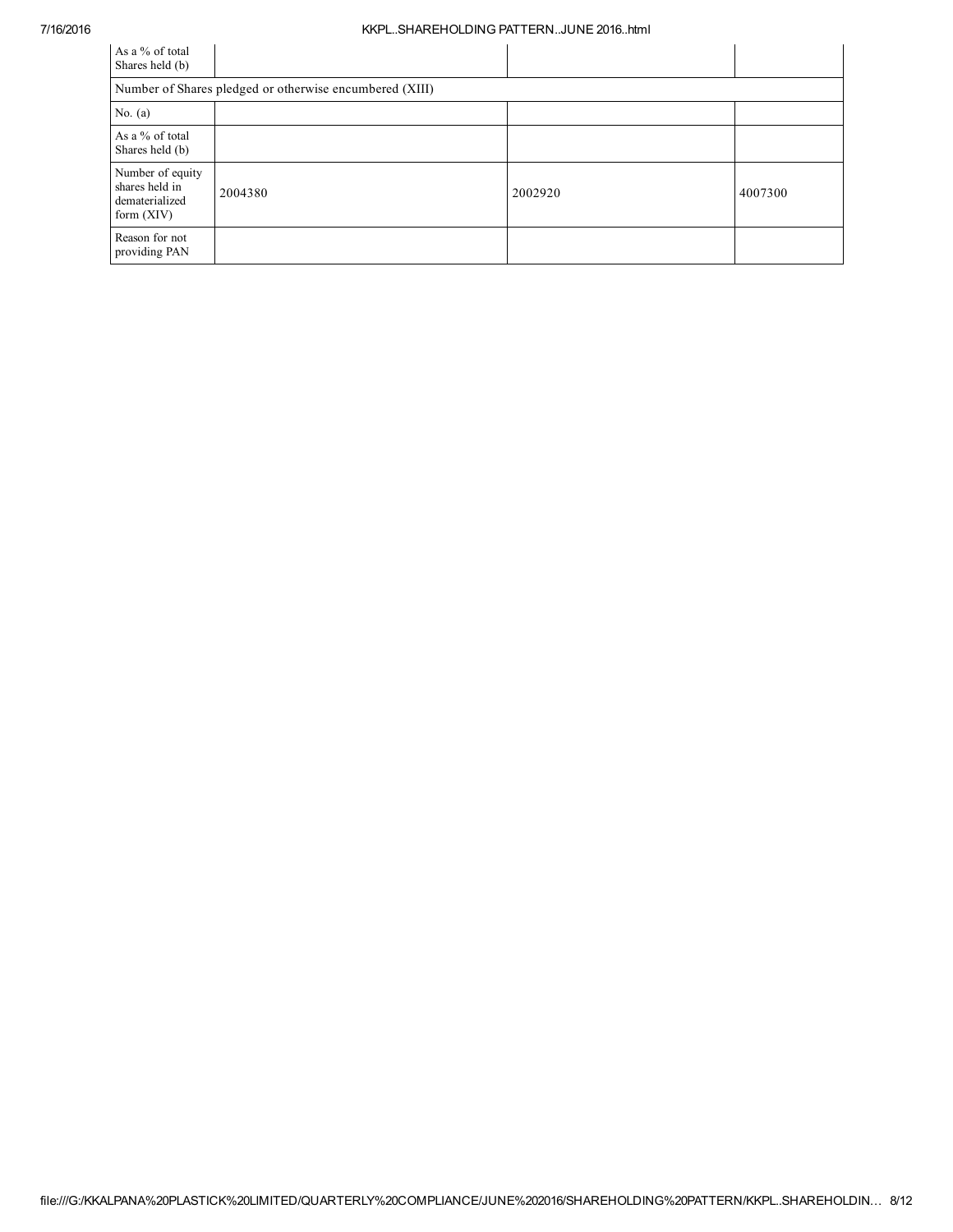| Any Other (specify)                                                                                                                                                                     |                                        |                         |                            |                       |  |  |  |  |  |  |
|-----------------------------------------------------------------------------------------------------------------------------------------------------------------------------------------|----------------------------------------|-------------------------|----------------------------|-----------------------|--|--|--|--|--|--|
| Searial No.                                                                                                                                                                             | $\mathbf{1}$                           | $\overline{2}$          | $\overline{3}$             |                       |  |  |  |  |  |  |
| Category                                                                                                                                                                                | <b>Bodies Corporate</b>                | <b>Bodies Corporate</b> | Foreign Individuals or NRI |                       |  |  |  |  |  |  |
| Category / More<br>than 1 percentage                                                                                                                                                    | More than 1 percentage of shareholding | Category                | Category                   |                       |  |  |  |  |  |  |
| Name of the<br>Shareholders (I)                                                                                                                                                         | SIKKIM BANK LIMITED                    |                         |                            | Click here to go back |  |  |  |  |  |  |
| PAN (II)                                                                                                                                                                                | ZZZZZ9999Z                             |                         |                            | Total                 |  |  |  |  |  |  |
| No. of the<br>Shareholders (I)                                                                                                                                                          | $\mathbf{1}$                           | 65                      | $\mathbf{1}$               | 66                    |  |  |  |  |  |  |
| No. of fully paid<br>up equity shares<br>held (IV)                                                                                                                                      | 100000                                 | 38590                   | 300                        | 38890                 |  |  |  |  |  |  |
| No. Of Partly<br>paid-up equity<br>shares held (V)                                                                                                                                      |                                        |                         |                            |                       |  |  |  |  |  |  |
| No. Of shares<br>underlying<br>Depository<br>Receipts (VI)                                                                                                                              |                                        |                         |                            |                       |  |  |  |  |  |  |
| Total nos. shares<br>held $(VII) = (IV) +$<br>$(V)+(VI)$                                                                                                                                | 100000                                 | 38590                   | 300                        | 38890                 |  |  |  |  |  |  |
| Shareholding as a<br>% of total no. of<br>shares (calculated<br>as per SCRR,<br>1957) (VIII) As a<br>% of $(A+B+C2)$                                                                    | 1.81                                   | 0.7                     | 0.01                       | 0.71                  |  |  |  |  |  |  |
| Number of Voting Rights held in each class of securities (IX)                                                                                                                           |                                        |                         |                            |                       |  |  |  |  |  |  |
| Class eg: X                                                                                                                                                                             | 100000                                 | 38590                   | 300                        | 38890                 |  |  |  |  |  |  |
| Class eg:y                                                                                                                                                                              |                                        |                         |                            |                       |  |  |  |  |  |  |
| Total                                                                                                                                                                                   | 100000                                 | 38590                   | 300                        | 38890                 |  |  |  |  |  |  |
| Total as a % of<br>Total Voting rights                                                                                                                                                  | 1.81                                   | 0.7                     | 0.01                       | 0.71                  |  |  |  |  |  |  |
| No. Of Shares<br>Underlying<br>Outstanding<br>convertible<br>securities $(X)$                                                                                                           |                                        |                         |                            |                       |  |  |  |  |  |  |
| No. of Shares<br>Underlying<br>Outstanding<br>Warrants $(Xi)$                                                                                                                           |                                        |                         |                            |                       |  |  |  |  |  |  |
| No. Of Shares<br>Underlying<br>Outstanding<br>convertible<br>securities and No.<br>Of Warrants (Xi)<br>(a)                                                                              |                                        |                         |                            |                       |  |  |  |  |  |  |
| Shareholding, as a<br>% assuming full<br>conversion of<br>convertible<br>securities (as a<br>percentage of<br>diluted share<br>capital) $(XI)$ =<br>$(VII)+(X)$ As a %<br>of $(A+B+C2)$ | 1.81                                   | 0.7                     | 0.01                       | 0.71                  |  |  |  |  |  |  |
| Number of Locked in shares (XII)                                                                                                                                                        |                                        |                         |                            |                       |  |  |  |  |  |  |
| No. $(a)$                                                                                                                                                                               |                                        |                         |                            |                       |  |  |  |  |  |  |

file:///G:/KKALPANA%20PLASTICK%20LIMITED/QUARTERLY%20COMPLIANCE/JUNE%202016/SHAREHOLDING%20PATTERN/KKPL..SHAREHOLDIN… 9/12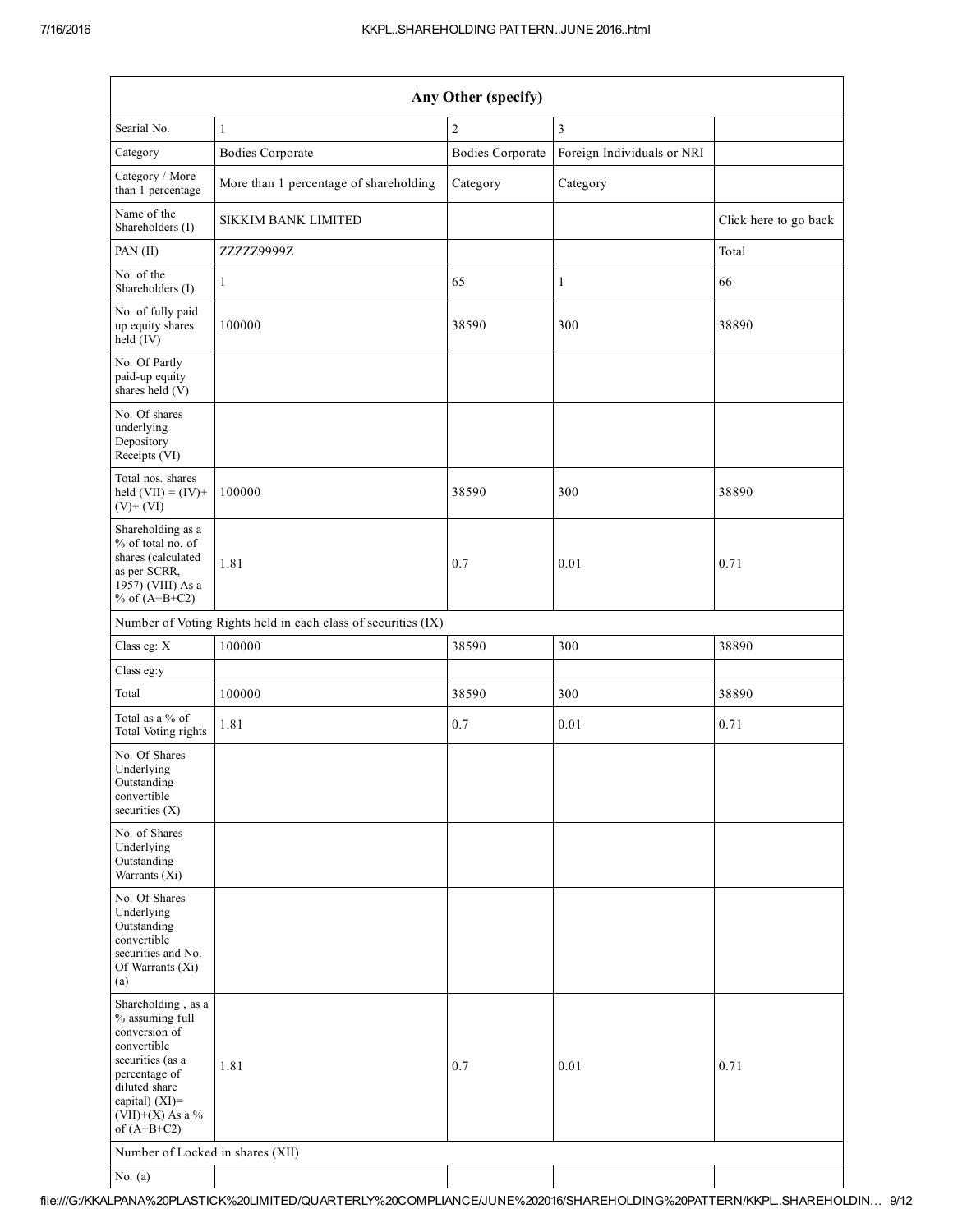## 7/16/2016 KKPL..SHAREHOLDING PATTERN..JUNE 2016..html

| As a % of total<br>Shares held (b)                                   |                        |       |     |       |  |  |  |  |  |
|----------------------------------------------------------------------|------------------------|-------|-----|-------|--|--|--|--|--|
| Number of equity<br>shares held in<br>dematerialized<br>form $(XIV)$ |                        | 26190 | 300 | 26490 |  |  |  |  |  |
| Reason for not providing PAN                                         |                        |       |     |       |  |  |  |  |  |
| Reason for not<br>providing PAN                                      | Textual Information(1) |       |     |       |  |  |  |  |  |